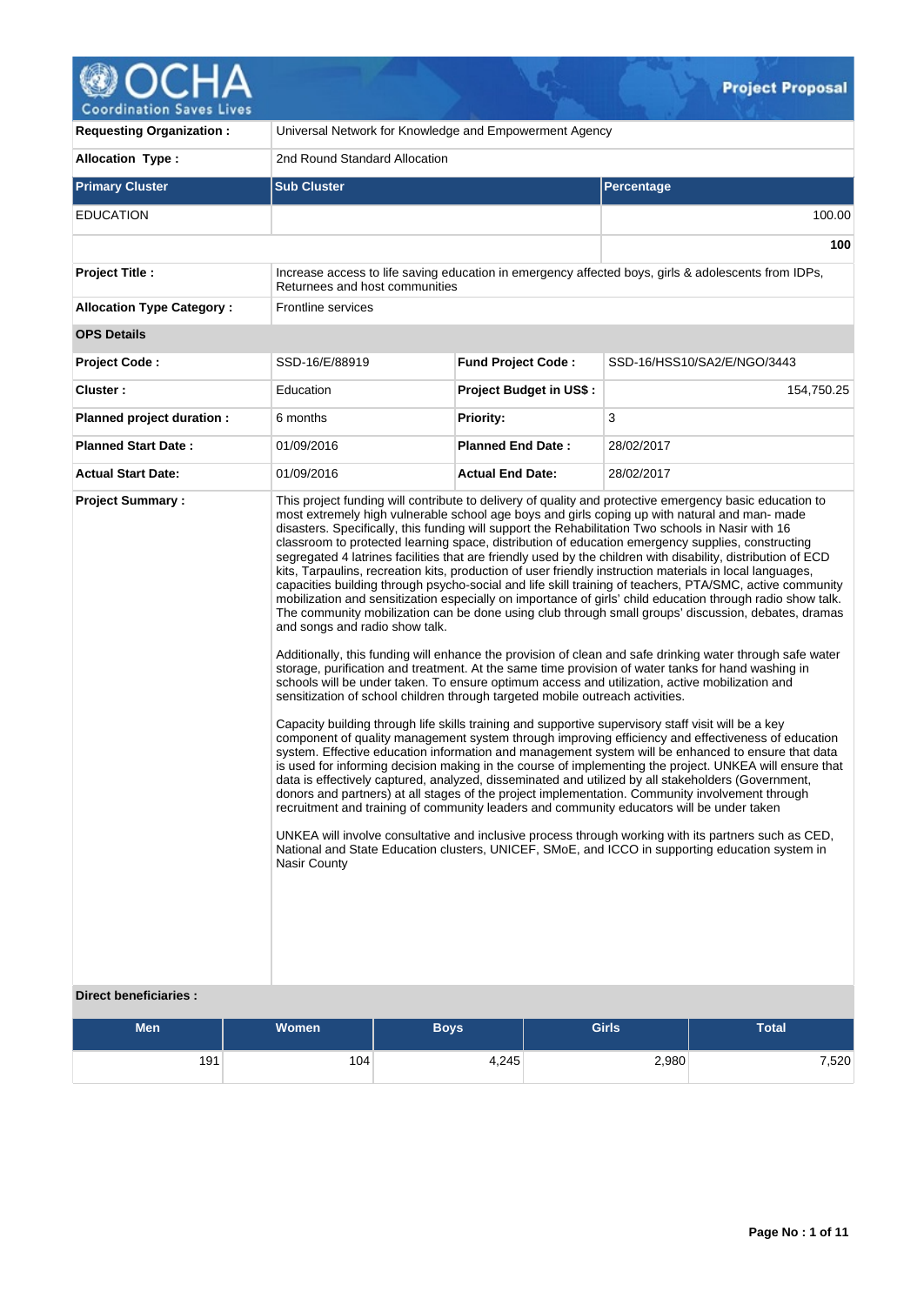## **Other Beneficiaries :**

| <b>Beneficiary name</b>                                     | <b>Men</b> | Women | <b>Boys</b> | <b>Girls</b> | <b>Total</b> |
|-------------------------------------------------------------|------------|-------|-------------|--------------|--------------|
| Internally Displaced People                                 | 80         | 40    | 676         | 611          | 1,407        |
| People in Host Communities                                  | 100        | 60    | 2,565       | 1.581        | 4,306        |
| Pastoralists                                                | 0          |       | 1.004       | 788          | 1,792        |
| Trainers, Promoters, Caretakers,<br>committee members, etc. | 1          |       |             |              | 15           |

# **Indirect Beneficiaries :**

15,040 will be the direct beneficiaries of this project including those IDPs and host communities who are not registered as a direct beneficiaries of the project

### **Catchment Population:**

210,002 people this base on the 2010 census in Sudan and the number may increase due to the high number of returnees from near by counties after South Sudan Conflict that was broke out in juba 2013 and July 7 2016

# **Link with allocation strategy :**

The establishment and repair of two existing primary schools with 16 classroom to increase access to protective and quality learning spaces to 7,225 school-age children (2,980 girls and 4,245 boys) across the two counties of Upper Nile state. Additional, training of female/male teachers/PTA/SMC on psycho-social support, life-skills, life-saving, education continuity and planning. Installation of 4 latrine which are friendly to the children with disabilities and 2 hand washing facilities per schools in the 4 schools in Nasir County. this will address hygiene and sanitation challenges that are major triggered of increased spread of communicable diseases such as diarrhea, conjunctivitis among school going ages, youth and adults in areas affected by or highly vulnerable to emergencies.

Additionally, printing/distribution of picture codes, schools text books, uniforms will facilitate the delivery of life saving messages and psycho-social support to children, youth and adults who have been negatively affected by emergencies.

# **Sub-Grants to Implementing Partners :**

| <b>Partner Name</b>                                   | <b>Partner Type</b> | <b>Budget in US\$</b> |
|-------------------------------------------------------|---------------------|-----------------------|
|                                                       |                     |                       |
| Other funding secured for the same project (to date): |                     |                       |

| <b>Other Funding Source</b> | <b>Other Funding Amount</b> |
|-----------------------------|-----------------------------|
|                             |                             |

# **Organization focal point :**

| <b>Name</b>                      | <b>Title</b>             | <b>Email</b>               | <b>Phone</b>     |  |  |  |  |  |  |
|----------------------------------|--------------------------|----------------------------|------------------|--|--|--|--|--|--|
| Simon Bhan Chuol                 | Executive Director       | unkea.southsudan@gmail.com | +211 955 295 774 |  |  |  |  |  |  |
| David Ngong Kucha                | <b>Education Manager</b> | ngong214@gmail.com         | +211 955 865 809 |  |  |  |  |  |  |
| David Dak Deng                   | <b>Finance Manager</b>   | daviddakdeng@gmail.com     | +211 921 215 242 |  |  |  |  |  |  |
| <b>BACKGROUND</b>                |                          |                            |                  |  |  |  |  |  |  |
| 1. Humanitarian context analysis |                          |                            |                  |  |  |  |  |  |  |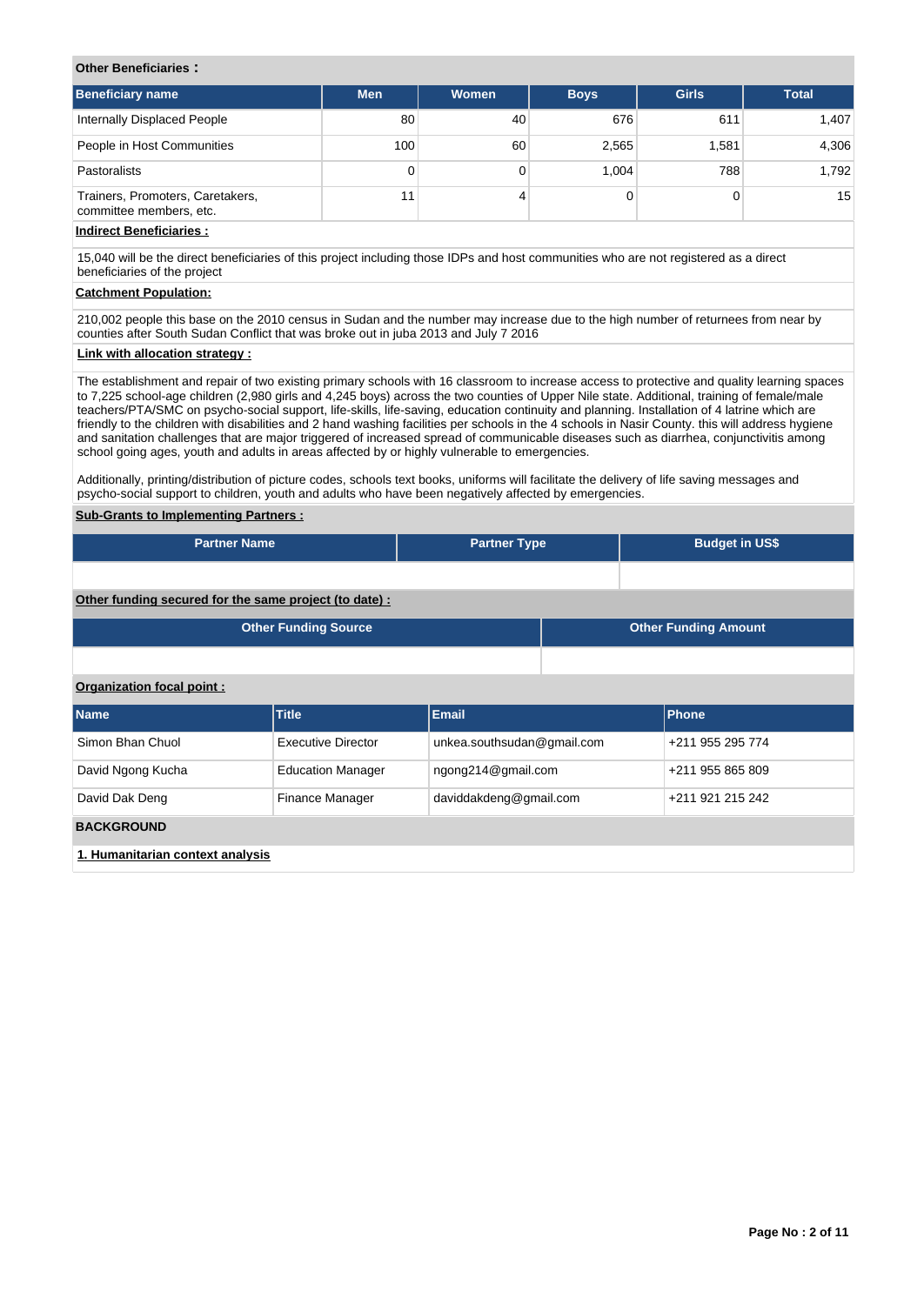Since the latest conflict erupted in South Sudan in December 2013, more than 2.3 million people have been forced to flee their homes and 3.9 million (approximately one third of the population) do not have enough to eat and access to education. All humanitarian actors struggle to respond to these acute needs against a context of chronic poverty, ongoing conflict and insecurity, limited infrastructure and a significant funding shortfall'.

Humanitarian emergencies continue to persist in Nasir County. The major triggers being the ongoing conflict between Government and Rebel and floods that result to increased population displacement and destruction of education infrastructures that have impacted negatively to the education of (boys/girls).The social, cultural and traditional practices like cattle keeping, domestic works, child soldiers and early marriage are limiting factors to education of girls/boys.The education of boys/girls is at stake due to conflict leading to displacement. Nasir County in Upper Nile State level as extremely worst in terms of education emergency vulnerability in the country.

The biggest factor driving this vulnerability is the ongoing conflict situation exacerbated by persistent insecurity, displacements and increased number of returnees and IDPs. Demand for emergency basic education has been overwhelmed due to inadequate learning space with very high pupil classroom ratio of 63.2, unqualified teachers, with the limited capacity of the government to deliver basic education services coupled with increased influx of returnees and persistent tensions between Government and Rebel. This has resulted to high illiteracy rate among boys and girls of school going aged. The girl child is extremely disadvantaged in accessing school than boys due to confinement to social, cultural and traditional practices like domestic activities at home and early marriage, boys are also disadvantage in other hand for looking after cattle and recruitment to army. The school enrollment in 2014 and 2015 among girls and boys of school going age was extremely low due to government austerity measure in the country limiting the government funding capacity.

It's therefore hoped that this emergency education intervention will increase access to basic emergency education and reduce illiteracy among school going age children in Nasir county. Additionally this project will empower the communities to enhance education to their children. The project will also pave way for the realization of universal access to basic education in emergency by most vulnerable children affected by natural or

man-made disasters in payam of Nasir county of Upper Nile state

### **2. Needs assessment**

Effective education is either neglected or absent in large areas of Nasir of Upper Nile State, causing alarming levels of illiteracy. Current estimates range from 63% illiteracy among men, 90% illiteracy among women (survey made in S. Sudan during the period 1998-2000). The estimates for youth are 54% illiteracy among male youth, 84% for female youth (2000-2002 period). (These figures are not only for Upper Nile but opinion states that Upper Nile illiteracy is worse than those for S.Sudan as a whole). This impacts the communities' ability to take advantage of development opportunities, and learn from new sources of information. This results in reduction in opportunities to expand and develop the economy. This can also result to insecurity due to reduced levels of effective communication and understanding. The flow of IDPs and returnees is now adding to the existing education crisis in Upper Nile especially Nasir County.. The lack of opportunities in education for children and youth is already causing uncertainty, doubts about the future of the county , and creating a large group of people to be easily destabilized. Without public facilities and basic services for the returning groups and the host populations, the conditions will be ripe for widespread dissatisfaction, unrest and lawlessness. This would hinder the peace building process and risk jeopardizing the newfound stability in these vulnerable Counties.

### **3. Description Of Beneficiaries**

The repair of 2 existed primary schools with 16 classroom to increase access to protective and quality learning spaces to 7,225 school-age children ( 2,980 girls and 4,245 boys) across the Nasir county of Upper Nile state. Additionally, training of 20 female teachers/PTA and 40 male teachers/PTA on psycho-social support, life-skills, life-saving, education continuity and planning. Installation of 4 latrine and 2 hand washing facilities per schools in the Nasir County. this will address hygiene and sanitation challenges that are major triggered of increased spread of communicable diseases such as diarrhea, conjunctivitis among school children, youth and adults in areas affected by or highly vulnerable to emergencies.

Furthermore, printing/distribution of Text books and teachers guide will facilitate the delivery of life saving messages and psycho-social support to children, youth and adults who have been negatively affected by emergencies

### **4. Grant Request Justification**

This funding will contribute to delivery of quality and protective emergency basic education to most extremely high vulnerable school age boys and girls coping up with natural and man- made disasters. Specifically, this funding will support the establishment of protected semipermanent repaired of protected learning space, distribution of education emergency supplies, constructing segregated latrines facilities that are friendly used by the children with disability, distribution of Early Child Development (ECD) kits, Tarpaulins, recreation kits, production of user friendly instruction materials in local languages, capacities building through psychosocial and life skill training of teachers, PTA/SMC, active community mobilizations and sensitization especially on importance of girls' child education through radio show talk. The community mobilization can be done using club through small groups' discussion, debates, dramas and songs and radio show talk.

Additionally, this funding will enhance the provision of clean and safe water through safe water storage, purification and treatment. At the same time provision of schools uniform and text books will be under taken. To ensure optimum access and utilization, active mobilization and sensitization of school children through targeted mobile outreach activities.

With 13 years presence in the country, UNKEA had strong community's support, acceptability and involvement making its programs cost effective and sustainable. Working with community volunteers and local resource persons are added value of UNKEA. UNKEA will involve consultative and inclusive process through working with its partners such as CED, National and State Education clusters, UNICEF, and State Ministry of Education (SMoE) in supporting education system in the three selected County of Nasir Upper Nile State.

#### **5. Complementarity**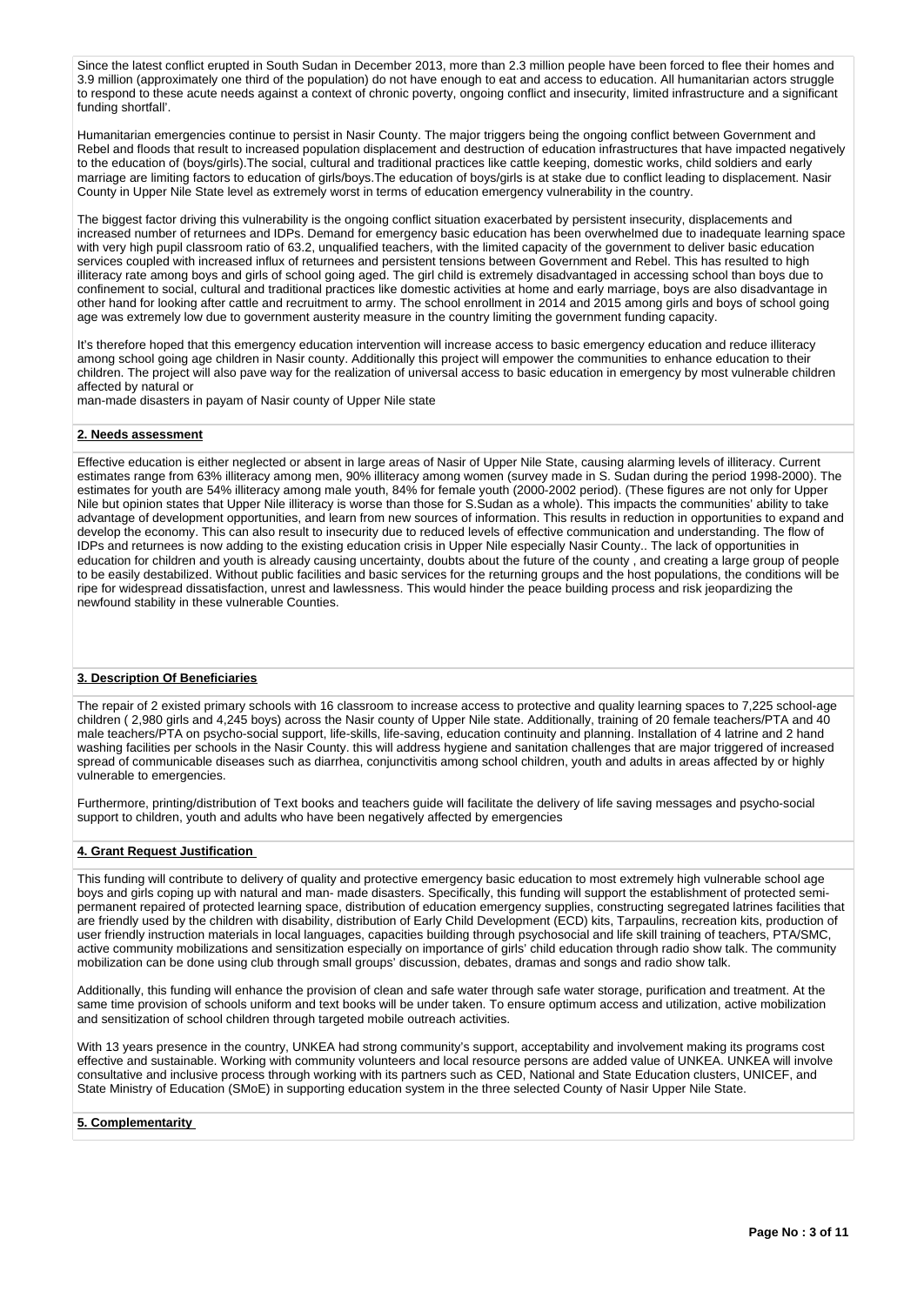With 13 years presence in the country, UNKEA had strong community's support, acceptability and involvement making its programs cost effective and sustainable. Working with community volunteers and local resource persons are added value of UNKEA. UNKEA will involve consultative and inclusive process through working with its partners such as CED, National and State Education clusters, UNICEF, and State Ministry of Education (SMoE) in supporting education system in the one selected County of (Nasir ) Upper Nile State

This CHF proposed project will net-work and collaborate with both the local, State, Central government,and other stakeholders within and outside Upper Nile State. Once approve the project will be implemented in the broader framework of the UNKEA strategic plan. UNKEA is a member of Humanitarian Assistant Group and others clusters. The program staffs will closely work with Government Education Department from the County to the State level.

The program will also network with organization involved in emergency education program in the county for experience and information sharing. UNKEA has for past 3 years been working closely with UNICEF/Education Clusters, an experienced NGO in the field of Education. The collaboration between the two has been in the areas of emergency education. Every effort will be made to ensure that this proposed program continues to take advantage of this valuable opportunity.

## **LOGICAL FRAMEWORK**

### **Overall project objective**

To enhance education activities for girls and boys and youths affected by the conflict through setting up protected and secure learning environment in Emergencies through provision of psycho social support in affected areas

#### **EDUCATION**

| <b>Cluster objectives</b>                                                                                                                                                                                                         | <b>Strategic Response Plan (SRP) objectives</b>                                                                   | <b>Percentage of activities</b> |
|-----------------------------------------------------------------------------------------------------------------------------------------------------------------------------------------------------------------------------------|-------------------------------------------------------------------------------------------------------------------|---------------------------------|
| CO2: Conflict-affected children and young<br>people's psychosocial recovery and cognitive<br>development are strengthened through<br>Education in Emergency, inclusive of basic<br>education, vocational training and life skills | HRP 2016 SO1: Save lives and alleviate<br>suffering through safe access to services and<br>resources with dignity | 60                              |
| CO1: Conflict-affected children and young<br>people are protected through access to safe<br>and secure learning environments                                                                                                      | HRP 2016 SO1: Save lives and alleviate<br>suffering through safe access to services and<br>resources with dignity | 40                              |

**Contribution to Cluster/Sector Objectives :** To enhance education activities for girls and boys and youths affected by the conflict through setting up protected and secure learning environment in Emergencies through provision of psycho social support in affected areas and save life and alleviate suffering through access of education services to the affected children.

#### **Outcome 1**

Increase access to life saving education for emergency affected boys, girls & youths from returnees, IDPs and host communities

#### **Output 1.1**

## **Description**

Establishment and rehabilitate 2 existing schools with 16 classroom in Nasir and Supplies of emergency education materials to 10 targeted schools

# **Assumptions & Risks**

Security will prevail and Community will allow their children to attend school

## **Activities**

### **Activity 1.1.1**

Rehabilitation of two Existed schools with 16 classrooms and Four Latrines plus Two hand Washing facilitates per each schools in Nasir County

#### **Activity 1.1.2**

Distribution of basic emergency education learning materials to (girls/boys/women/men) in emergency affected Schools in Nasir county areas in Upper Nile State

#### **Activity 1.1.3**

Payment of teacher incentives for 10 schools in Nasir upper nile state in Host Community and displacement sites for 6 months

# **Activity 1.1.4**

Training of education actors female/male (Teachers, Counties education staffs and PTAs) on Psycho-social support, life skills and life saving message in Nasir

### **Indicators**

|                                                        |                                                                          |                                                                                             | <b>End cycle beneficiaries</b> | End<br>cycle |  |                   |               |  |  |
|--------------------------------------------------------|--------------------------------------------------------------------------|---------------------------------------------------------------------------------------------|--------------------------------|--------------|--|-------------------|---------------|--|--|
| Code                                                   | <b>Cluster</b>                                                           | <b>Indicator</b>                                                                            | <b>Men</b>                     | Women        |  | <b>Boys Girls</b> | <b>Target</b> |  |  |
| Indicator 1.1.1                                        | <b>EDUCATION</b>                                                         | Frontline # of Temporary Learning<br>Spaces/classrooms rehabilitated                        |                                |              |  |                   | 16            |  |  |
|                                                        | <b>Means of Verification:</b> Rehabilitated 2 schools in Nasir and Ulang |                                                                                             |                                |              |  |                   |               |  |  |
| Indicator 1.1.2                                        | <b>EDUCATION</b>                                                         | Frontline # of teaching facilitators paid with<br>monthly incentives in IO-controlled areas | 64                             | 36           |  |                   | 100           |  |  |
| <b>Means of Verification: Taechers paid Incentives</b> |                                                                          |                                                                                             |                                |              |  |                   |               |  |  |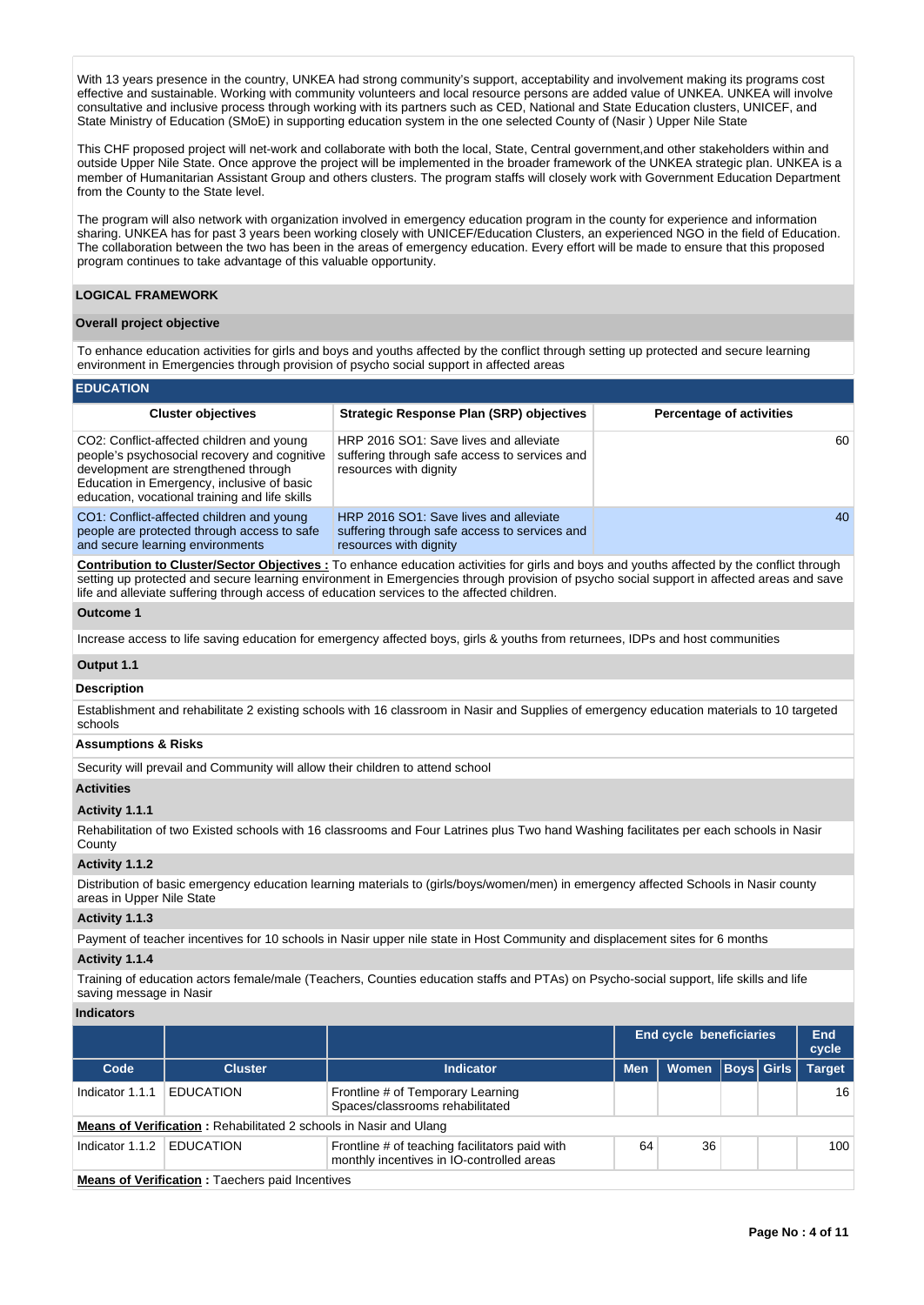| Indicator 1.1.3                                                                                                                      | <b>EDUCATION</b>                                                                                                                      | Frontline # of teachers trained to provide<br>psychosocial support | 56 | 24 |       | 80 |  |  |  |  |
|--------------------------------------------------------------------------------------------------------------------------------------|---------------------------------------------------------------------------------------------------------------------------------------|--------------------------------------------------------------------|----|----|-------|----|--|--|--|--|
|                                                                                                                                      | <b>Means of Verification:</b> Teachers are trained on psychosocial support                                                            |                                                                    |    |    |       |    |  |  |  |  |
| Indicator 1.1.4                                                                                                                      | Front line # of children who received education in<br><b>EDUCATION</b><br>emergencies supplies (Target:Boy=4245 and Girls<br>$= 2980$ |                                                                    |    |    | 7.225 |    |  |  |  |  |
| <b>Means of Verification</b> : Supplies are distribute in the eie schools for host communities and IDPs in Upper Nile state counties |                                                                                                                                       |                                                                    |    |    |       |    |  |  |  |  |

Luakpiny/Nasir )

**Additional Targets :** Additional, Constructions classrooms, Training more Teachers , form clubs in the some schools,Awareness of HIV/AIDs, constructions of schools latrines. distributions of more text books and school uniform to schools

**M & R**

# **Monitoring & Reporting plan**

The project will be monitored by Education Manager who is the focal person with the support from two education supervision officer who are based in the project site and M and E Manager on which the Progress reports will be prepared during the implementation and after the completion of the project – on weekly, monthly, quarterly and a final comprehensive report at the end of project as appropriate. Reports will be shared and discussed with Education clusters and M&E officer to determine any further needs. This will ensure that the continuation of the project meets the needs and have really improved the education status of children in Nasir County.. These reports will also be shared with the SME in Upper Nile and MoE-RoSS

### **Workplan**

| <b>Activitydescription</b>                                                                                                                                                                  | Year |   |   |  | 6 | $\mathbf{a}$ | 9 |    | 10 11 12 |     |
|---------------------------------------------------------------------------------------------------------------------------------------------------------------------------------------------|------|---|---|--|---|--------------|---|----|----------|-----|
| 2016<br>Activity 1.1.1: Rehabilitation of two Existed schools with 16 classrooms and Four<br>Latrines plus Two hand Washing facilitates per each schools in Nasir County                    |      |   |   |  |   |              |   | X. | X        | IX. |
|                                                                                                                                                                                             |      | X |   |  |   |              |   |    |          |     |
| Activity 1.1.2: Distribution of basic emergency education learning materials to<br>(girls/boys/women/men) in emergency affected Schools in Nasir county areas in<br><b>Upper Nile State</b> | 2016 |   |   |  |   |              |   |    | X        | ΙX. |
|                                                                                                                                                                                             | 2017 | X |   |  |   |              |   |    |          |     |
| Activity 1.1.3: Payment of teacher incentives for 10 schools in Nasir upper nile<br>state in Host Community and displacement sites for 6 months                                             |      |   |   |  |   |              | X | X  | X        | X.  |
|                                                                                                                                                                                             |      | X | X |  |   |              |   |    |          |     |
| Activity 1.1.4: Training of education actors female/male (Teachers, Counties<br>education staffs and PTAs) on Psycho-social support, life skills and life saving<br>message in Nasir        |      |   |   |  |   |              |   | X  | x        |     |
|                                                                                                                                                                                             |      | X |   |  |   |              |   |    |          |     |

### **OTHER INFO**

### **Accountability to Affected Populations**

The program will endeavor to use participatory approaches. The high involvement of beneficiaries in program activities will ensure "ownership" by the community, which will guarantee continuity and accountability.

The program will continue to use community agents trained as volunteers. This will help in building local human capital and expertise, which will be able to continue program activities beyond its funding life. This approach has approved a great success in the implementation of the various program of UNKEA.

#### **Implementation Plan**

Involvement of teachers and Community education management committees to introduce and promote girl child education services through the whole County.

UNKEA will sensitize and mobilize the communities and help instill good education practices for appropriate use of education materials UNKEA will work in close collaboration with county education departments and Village education committees to ensure that child

enrollment in school both girls and boys

□ School Management Committees will carry out door to door mass campaign.

### **Coordination with other Organizations in project area**

| Name of the organization                                                  | <b>Areas/activities of collaboration and rationale</b> |  |  |  |  |  |  |
|---------------------------------------------------------------------------|--------------------------------------------------------|--|--|--|--|--|--|
| ADRA                                                                      | <b>Education Activities</b>                            |  |  |  |  |  |  |
| <b>Environment Marker Of The Project</b>                                  |                                                        |  |  |  |  |  |  |
| A: Neutral Impact on environment with No mitigation                       |                                                        |  |  |  |  |  |  |
| <b>Gender Marker Of The Project</b>                                       |                                                        |  |  |  |  |  |  |
| 2a-The project is designed to contribute significantly to gender equality |                                                        |  |  |  |  |  |  |
| <b>Justify Chosen Gender Marker Code</b>                                  |                                                        |  |  |  |  |  |  |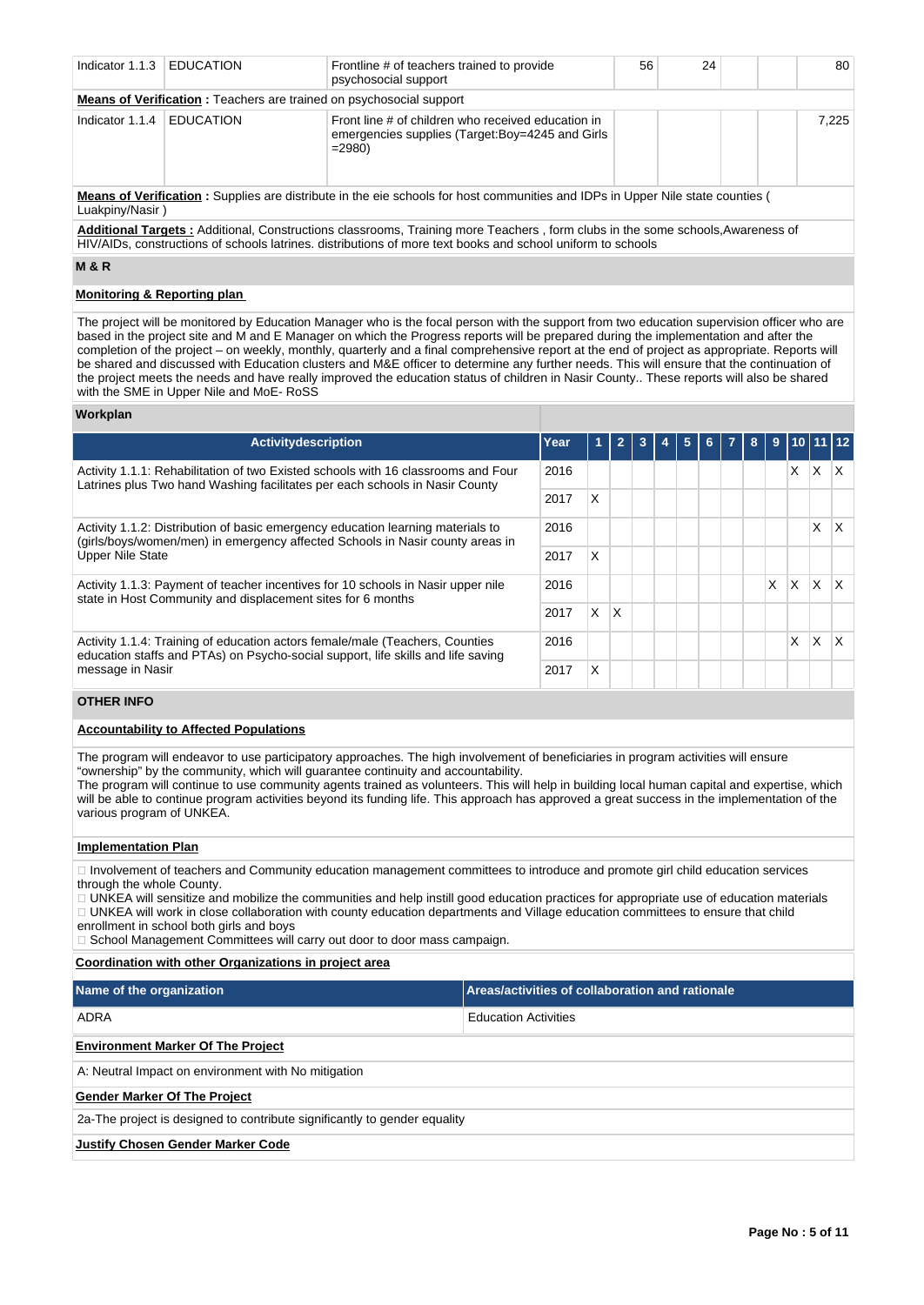The project will promote female and male participation in the implementation process; it will focus on bringing more skilled women in the staffing and will encourage male involvement in the promotion of girl child education and promotion of good feeding practices for the school going children in Nasir county of Upper Nile State. It will ensure that women are given equal say in decision making. Boys and girls will be given equal opportunity in joining the school program. The data will be segregated in to Women and Men, boys and girls respectively For each school, a joint assessment on the existing water and sanitation conditions will be made with the school director and teachers, as well as, with the school children, primary health care staff and representatives of the Parents and Teachers Associations. For the operation and maintenance of the facilities, mechanisms will be developed for the purchasing of materials need for minor repairs, soap, towels, Jeri can and water tanks etc

## **Protection Mainstreaming**

- Once the project has been implemented the school facilities will at least consist of:
- Adequate amount of easy to maintain latrines (special units for boys, girl and teachers);
- Adequate amount of hand wash facilities near the latrines and inside the schools;
- Facilities for drinking water and water containers;
- Ensure that school building are well maintain for the protection of the school pupils during classroom time

#### **Country Specific Information**

### **Safety and Security**

Conflicts, insecurity and political instability, Conflicts-context analyses conducted and documented; this is expected to provide information on type of conflicts, trends and implementation flexibility. In the event that it becomes impossible to operate in one or more geographical locations due to prolonged insecurity consideration will be given as to whether to (temporarily) suspend operations in a given areas and/ or operate elsewhere. As UNKEA is a member of the NGO Security Forum, the security of our staff is a priority in all our operation in South Sudan and safely of our staff is a paramount where we always ensure that our staff are safe in the location of our operations are safer for our staffs. In case of any insecurity UNKEA have a policy of evacuation of staff in danger areas

#### **Access**

Rain season as Upper Nile state do experience flood every year and this may be avoid by starting the activities before rain start in order to procure and transport the input during dry season. Funds may be available and will be release on time. UNKEA will ensure most of the activities are completed before rainy season and the local community will also assist where it is difficult to reach as the project is belong to the communities as they are willing to community during implementation of the project both in Nasir County.

#### **BUDGET**

| Code | <b>Budget Line Description</b>                                                                                                                                                                                       |   | D / S Quantity | Unit<br>cost          | <b>Duration</b><br><b>Recurran</b><br>ce | $\%$<br>charged<br>to CHF | <b>Total Cost</b> |  |  |  |  |
|------|----------------------------------------------------------------------------------------------------------------------------------------------------------------------------------------------------------------------|---|----------------|-----------------------|------------------------------------------|---------------------------|-------------------|--|--|--|--|
|      | <b>Staff and Other Personnel Costs</b>                                                                                                                                                                               |   |                |                       |                                          |                           |                   |  |  |  |  |
| 1.1  | <b>Education Manager</b>                                                                                                                                                                                             | D | 1 <sup>1</sup> | 2,457<br>.00          | 6                                        | 100.00                    | 14,742.00         |  |  |  |  |
|      | This position acts as a focal person and will based in Nassir for coordination with clusters and frequently visit to the project site in<br>the field                                                                |   |                |                       |                                          |                           |                   |  |  |  |  |
| 1.2  | <b>Education County Supervisors</b>                                                                                                                                                                                  | D |                | $2 \mid 1,404$<br>.00 | 6                                        | 100.00                    | 16,848.00         |  |  |  |  |
|      | This position helps in the overall supervision of the project in two counties and are County base staffs                                                                                                             |   |                |                       |                                          |                           |                   |  |  |  |  |
| 1.3  | <b>Executive Director</b>                                                                                                                                                                                            | D |                | 1 5,000<br>.00        | 6                                        | 30.00                     | 9,000.00          |  |  |  |  |
|      | The Executive Director helps in providing overall guidance and advice to the project managers and those personnel involved in<br>the implementation of the project and its unit number is estimated on monthly basis |   |                |                       |                                          |                           |                   |  |  |  |  |
| 1.4  | Finance Manager                                                                                                                                                                                                      | D |                | $1 \mid 2,500$<br>.00 | 6                                        | 20.00                     | 3,000.00          |  |  |  |  |
|      | Finance Manager helps to manage financial Spendings, accountabilities and reportings the unit number is estimated on monthly<br>basis and the cost included in salary are; transport, medical and housing            |   |                |                       |                                          |                           |                   |  |  |  |  |
| 1.5  | Logistic officer                                                                                                                                                                                                     | D |                | $1 \mid 1,500$<br>.00 | 6                                        | 20.00                     | 1,800.00          |  |  |  |  |
|      | Logistics helps to support procurement 0f supply and other office activities, which also involve movement of supplies to the field<br>and the cost involve in the salary are Lunch, transport, medical and housing   |   |                |                       |                                          |                           |                   |  |  |  |  |
| 1.6  | Human Resource Manager                                                                                                                                                                                               | D |                | $1 \mid 2,500$<br>.00 | 6                                        | 20.00                     | 3,000.00          |  |  |  |  |
|      | Oversee human resource policy and recruitment of project staffs                                                                                                                                                      |   |                |                       |                                          |                           |                   |  |  |  |  |
| 1.7  | M & E Officer                                                                                                                                                                                                        | D |                | $1 \mid 2,000$<br>.00 | 6                                        | 15.00                     | 1,800.00          |  |  |  |  |
|      | Monitoring and evaluation of project progress                                                                                                                                                                        |   |                |                       |                                          |                           |                   |  |  |  |  |
| 1.8  | Accountant                                                                                                                                                                                                           | D |                | $1 \mid 1,500$<br>.00 | 6                                        | 20.00                     | 1,800.00          |  |  |  |  |
|      | Maintaining the cash and payments                                                                                                                                                                                    |   |                |                       |                                          |                           |                   |  |  |  |  |
| 1.9  | <b>Drivers</b>                                                                                                                                                                                                       | D |                | 2   950.0<br>0        | 6                                        | 20.00                     | 2,280.00          |  |  |  |  |
|      | Facilitation of project activities                                                                                                                                                                                   |   |                |                       |                                          |                           |                   |  |  |  |  |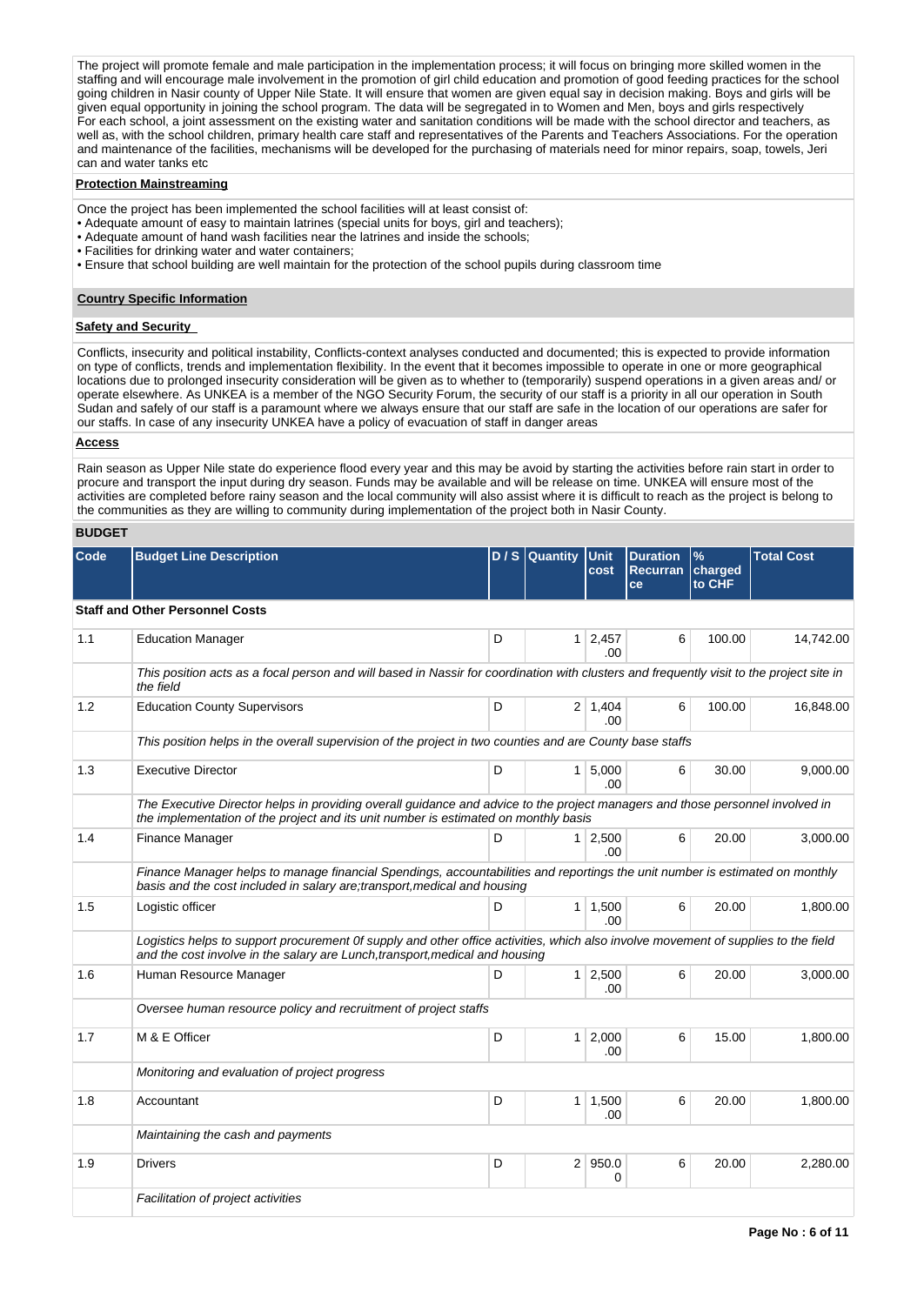| 1.10      | <b>County Education Promoters</b>                                                                                                                                                  | D |                | 14 150.0<br>0              | 6            | 100.00 | 12,600.00 |  |  |
|-----------|------------------------------------------------------------------------------------------------------------------------------------------------------------------------------------|---|----------------|----------------------------|--------------|--------|-----------|--|--|
|           | Promotion of girl education in community levels                                                                                                                                    |   |                |                            |              |        |           |  |  |
|           | <b>Section Total</b>                                                                                                                                                               |   | 66,870.00      |                            |              |        |           |  |  |
|           | Supplies, Commodities, Materials                                                                                                                                                   |   |                |                            |              |        |           |  |  |
| 2.1       | <b>Teachers Incentives</b>                                                                                                                                                         | D |                | 100 40.00                  | 6            | 100.00 | 24,000.00 |  |  |
|           | Teaching children in schools                                                                                                                                                       |   |                |                            |              |        |           |  |  |
| 2.2       | Transport of schools supplies from UNICEF Juba to<br>Bor/Rumbek                                                                                                                    | D |                | $1 \, 8,000$<br>.00        | 1            | 100.00 | 8,000.00  |  |  |
|           | Delivery of supplies from UNICEF warehouse to the site                                                                                                                             |   |                |                            |              |        |           |  |  |
| 2.3       | Loading and offloading                                                                                                                                                             | D | 2              | 404.5<br>0                 | 1            | 100.00 | 809.00    |  |  |
|           | From the airstrip to the store site                                                                                                                                                |   |                |                            |              |        |           |  |  |
| 2.4       | Printing of school text book & Teacher guide                                                                                                                                       | D | 1 <sup>1</sup> | 10,65<br>8.00              | 1            | 100.00 | 10,658.00 |  |  |
|           | For teacher of children and teachers lesson plan                                                                                                                                   |   |                |                            |              |        |           |  |  |
| 2.5       | Repair of 2 existing schools in Nasir County with 16 classroom<br>while maitaining our two school in Ulang                                                                         | D |                | $2 \mid 3,500$<br>.00      | $\mathbf{1}$ | 100.00 | 7,000.00  |  |  |
|           | Rehabilitates the 2 existing schools with 16 classroom in Nasir county and maintain two school in Ulang County which are<br>destructed during the crisis and they are in bad shape |   |                |                            |              |        |           |  |  |
| 2.6       | Constructors fees                                                                                                                                                                  | D |                | $2 \mid 300.0$<br>$\Omega$ | 1            | 100.00 | 600.00    |  |  |
|           | this are inform of incentive that pay to workers who will work on rehabilitation those 2 schools in Ulang and Nasir county                                                         |   |                |                            |              |        |           |  |  |
| 2.7       | Trainings of teachers                                                                                                                                                              | D |                | 80 20.00                   | $\mathbf{1}$ | 100.00 | 1,600.00  |  |  |
|           | the teachers are training to facilitate the teaching of children in those 12 schools both in ulang and Nasir county                                                                |   |                |                            |              |        |           |  |  |
| 2.8       | <b>Trainers fees</b>                                                                                                                                                               | D |                | $1 \mid 1,500$<br>.00      | 1            | 100.00 | 1,500.00  |  |  |
|           | those money which are pay to tutors who are facilitate the training of teachers                                                                                                    |   |                |                            |              |        |           |  |  |
| 2.9       | <b>Recreational kids</b>                                                                                                                                                           | D | 0              | 0.00                       | 0            | 0.00   | 0.00      |  |  |
|           | the recreational kids those are provide to children in the 12 schools for Ulang and Nasir County                                                                                   |   |                |                            |              |        |           |  |  |
| 2.10      | <b>Black Boards</b>                                                                                                                                                                | D | 0              | 0.00                       | 0            | 0.00   | 0.00      |  |  |
|           | to facilitates the learning of schools children in 12 schools Ulang and Nasir County                                                                                               |   |                |                            |              |        |           |  |  |
| 2.11      | <b>ECD Kits</b>                                                                                                                                                                    | D | 0              | 0.00                       | 0            | 0.00   | 0.00      |  |  |
|           | support of school children                                                                                                                                                         |   |                |                            |              |        |           |  |  |
| 2.12      | Kits Box                                                                                                                                                                           | D | 0              | 0.00                       | 0            | 0.00   | 0.00      |  |  |
|           | those are learning kits boxs for the children                                                                                                                                      |   |                |                            |              |        |           |  |  |
| 2.13      | Establishing of latrines in schools                                                                                                                                                | D | 4              | 2,300<br>.00               | 1            | 100.00 | 9,200.00  |  |  |
|           | 4 latrine for two school with girls and boys                                                                                                                                       |   |                |                            |              |        |           |  |  |
| 2.14      | Purchase of hand washing facilities                                                                                                                                                | D | 8 <sup>1</sup> | 50.00                      | 1            | 100.00 | 400.00    |  |  |
|           | 8 small tank with tape 2 per latrines                                                                                                                                              |   |                |                            |              |        |           |  |  |
|           | <b>Section Total</b>                                                                                                                                                               |   |                |                            |              |        | 63,767.00 |  |  |
| Equipment |                                                                                                                                                                                    |   |                |                            |              |        |           |  |  |
| 3.1       | 3 in one printer machine                                                                                                                                                           | D | 1 <sup>1</sup> | 675.0<br>0                 | $\mathbf{1}$ | 100.00 | 675.00    |  |  |
|           | For paper work in the office                                                                                                                                                       |   |                |                            |              |        |           |  |  |
| 3.2       | Furnitures for the office of UNKEA/CED                                                                                                                                             | D | 5              | 100.0<br>0                 | 1            | 100.00 | 500.00    |  |  |
|           | Office chair for field office and CED office (table-chairs)                                                                                                                        |   |                |                            |              |        |           |  |  |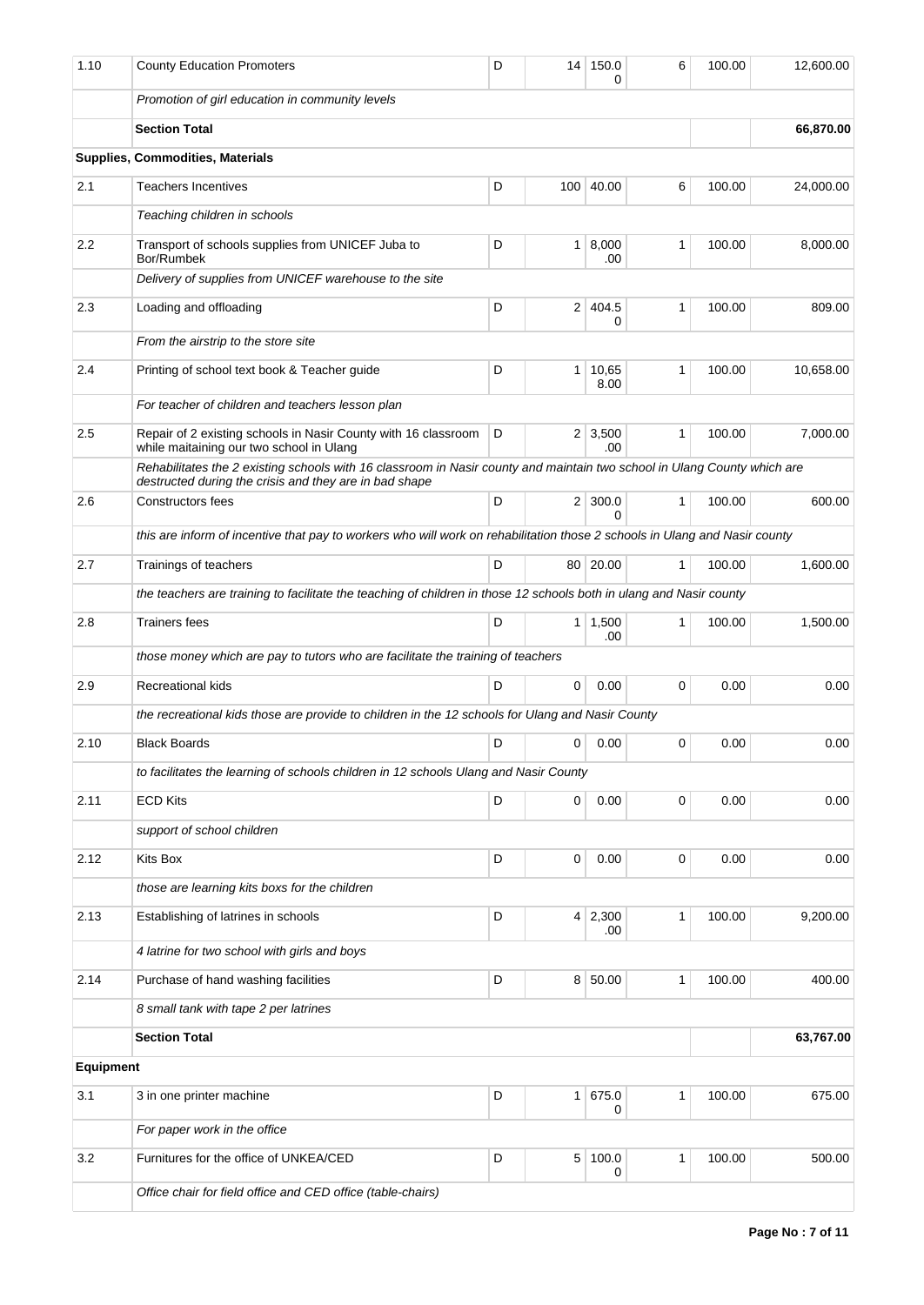| 3.3           | Office stationeries                                                                    | D | 1 <sup>1</sup> | 52.00               | 6              | 20.00  | 62.40    |  |
|---------------|----------------------------------------------------------------------------------------|---|----------------|---------------------|----------------|--------|----------|--|
|               | Photocopy papers                                                                       |   |                |                     |                |        |          |  |
| 3.4           | Airtime                                                                                | D | 5 <sup>1</sup> | 30.00               | 6              | 30.00  | 270.00   |  |
|               | staffs                                                                                 |   |                |                     |                |        |          |  |
|               | <b>Section Total</b>                                                                   |   |                |                     |                |        | 1,507.40 |  |
|               | <b>Contractual Services</b>                                                            |   |                |                     |                |        |          |  |
| 4.1           | Assessment of the school accessibility                                                 | D |                | 1 762.0<br>$\Omega$ | 1              | 100.00 | 762.00   |  |
|               | Assessing the enrollment of student to the school and number of girls attend to school |   |                |                     |                |        |          |  |
|               | <b>Section Total</b>                                                                   |   | 762.00         |                     |                |        |          |  |
| <b>Travel</b> |                                                                                        |   |                |                     |                |        |          |  |
| 5.1           | Air ticket for Manager, M & E, finance and supervisor of county                        | D | 4 <sup>1</sup> | 500.0<br>0          | 2              | 50.00  | 2,000.00 |  |
|               | Supervision and monitoring, payment of salary                                          |   |                |                     |                |        |          |  |
| 5.2           | Air ticket for Executive Director                                                      | D | 1 <sup>1</sup> | 500.0<br>0          | 3              | 40.00  | 600.00   |  |
|               | Overall of supervision by Executive Director                                           |   |                |                     |                |        |          |  |
| 5.3           | DSA for the staffs                                                                     | D | 5 <sup>1</sup> | 20.00               | 6              | 100.00 | 600.00   |  |
|               | Supervision of activities for accommodations                                           |   |                |                     |                |        |          |  |
| 5.4           | Hire of car at the field                                                               | D | 1 <sup>1</sup> | 100.0<br>0          | 6              | 100.00 | 600.00   |  |
|               | Mobility of staff to the site                                                          |   |                |                     |                |        |          |  |
|               | <b>Section Total</b>                                                                   |   | 3,800.00       |                     |                |        |          |  |
|               | <b>Transfers and Grants to Counterparts</b>                                            |   |                |                     |                |        |          |  |
| 6.1           | Fund transfer to UNKEA account                                                         | D |                | 1 75.00             | $\overline{2}$ | 100.00 | 150.00   |  |
|               | from UNDP to UNKEA account in South Sudan                                              |   |                |                     |                |        |          |  |
| 6.2           | <b>Bank Charges</b>                                                                    | D | 1 <sup>1</sup> | 65.00               | 6              | 100.00 | 390.00   |  |
|               | During withdrawal on monthly basis                                                     |   |                |                     |                |        |          |  |
|               | <b>Section Total</b>                                                                   |   | 540.00         |                     |                |        |          |  |
|               | <b>General Operating and Other Direct Costs</b>                                        |   |                |                     |                |        |          |  |
| 7.1           | Office Rent in Juba                                                                    | D | 1 <sup>1</sup> | 500.0<br>0          | 6              | 40.00  | 1,200.00 |  |
|               | Coordination of activities with donor at Juba levels                                   |   |                |                     |                |        |          |  |
| 7.2           | Office running cost in County (compound maintenance)                                   | D |                | 2 300.0<br>0        | 6              | 30.00  | 1,080.00 |  |
|               | Nasir and Ulang                                                                        |   |                |                     |                |        |          |  |
| 7.3           | Fuel for the cars                                                                      | D |                | 2 50.00             | 6              | 100.00 | 600.00   |  |
|               | Nasir, Ulang and Juba for running of activities                                        |   |                |                     |                |        |          |  |
| 7.4           | Fuel for the motor boat                                                                | D |                | 1 750.0<br>0        | 6              | 100.00 | 4,500.00 |  |